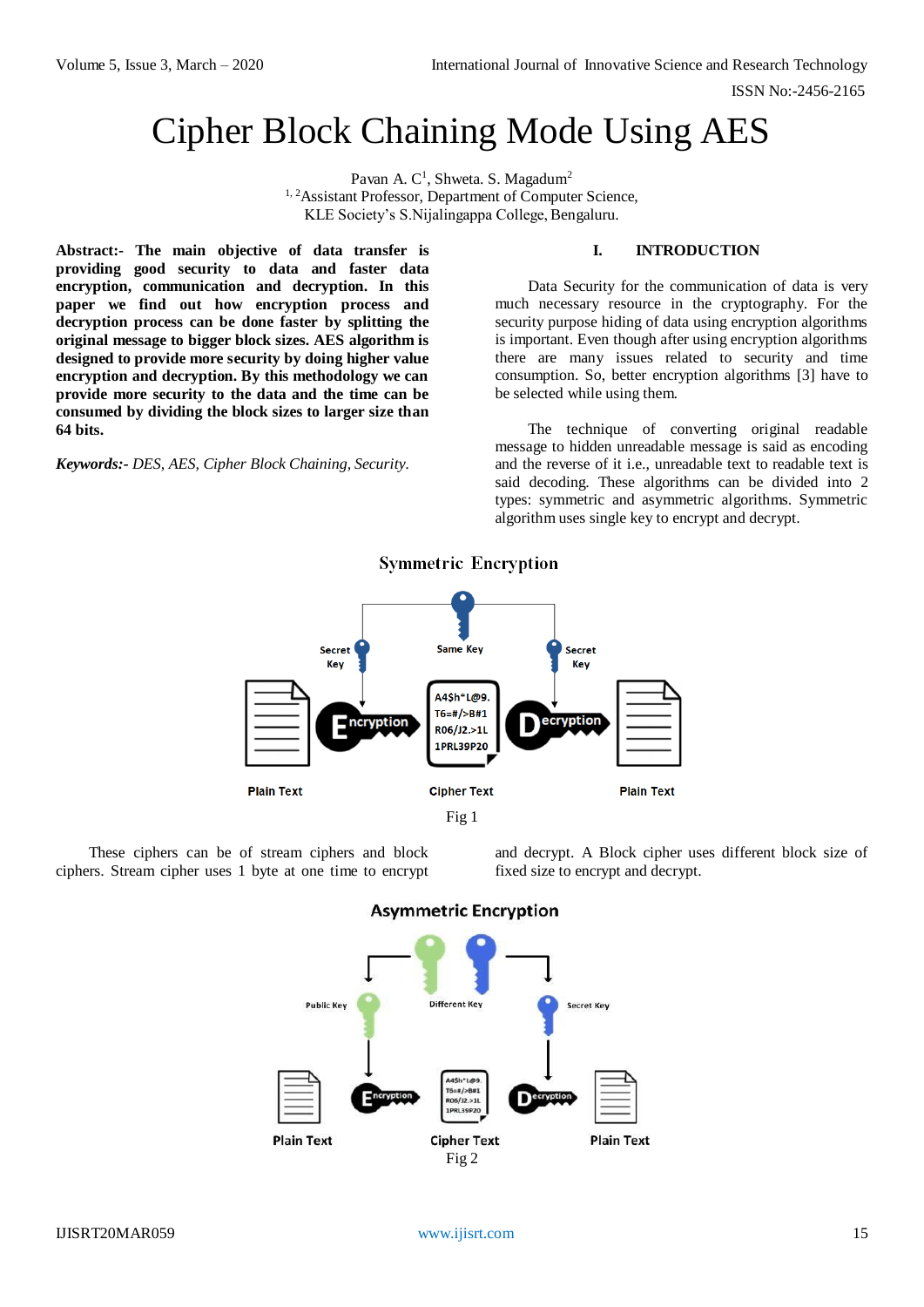Asymmetric key uses 2 keys, one for encryption and another for decryption. Apart from these algorithms we also have another cryptographic algorithm know as Cipher Block Chaining mode [5-7]. There are multiple types of Cipher Block Chaining mode called as Electronic Code Book (ECB), Cipher Block Chaining (CBC), Cipher Feedback Block (CFB) and Output Feedback Block (OFB). For ECB we should provide a key and for CBC, CFB and OFB we should provide an initialization vector and a key.

ISSN No:-2456-2165

**II. EXISTING SYSTEM**

We have many algorithms for encrypting and decrypting in which cryptographic algorithms are a type. In cryptographic algorithms like Cipher Block Chaining mode, the original message will be divided into multiple blocks of a particular block size. These cryptographic algorithms have an encryption process for each block which can be any algorithm [8]. In the existing system it said that for every block encryption process DES algorithm is used.





The message block size in DES algorithm is 64bits and after encryption the cipher block size will be 64bits. The key used in this algorithm is of the size 56bits. DES

algorithm [1-2] is a good algorithm because it used 16 rounds of encryption process. Each round contains mainly 2 operations: Mixing and swapping.



Fig 4:- Rounds in DES

The cipher block chaining [4] mode is a process of encrypting and decrypting the information which is applied on a block of data as shown in Fig 5. The input block of data is separated in to multiple blocks to perform EX-OR operation using Initialization Vector. The result of the EX-OR operation is fed as input to encryption process and

encrypted with the given Key value. The result obtained from encryption process is called as Secret/Cipher Text. Thus, the result of the encryption process will be the Initialization Vector to the next block. In this manner, the process is repeated for all the blocks of data to get the cipher text for all the blocks.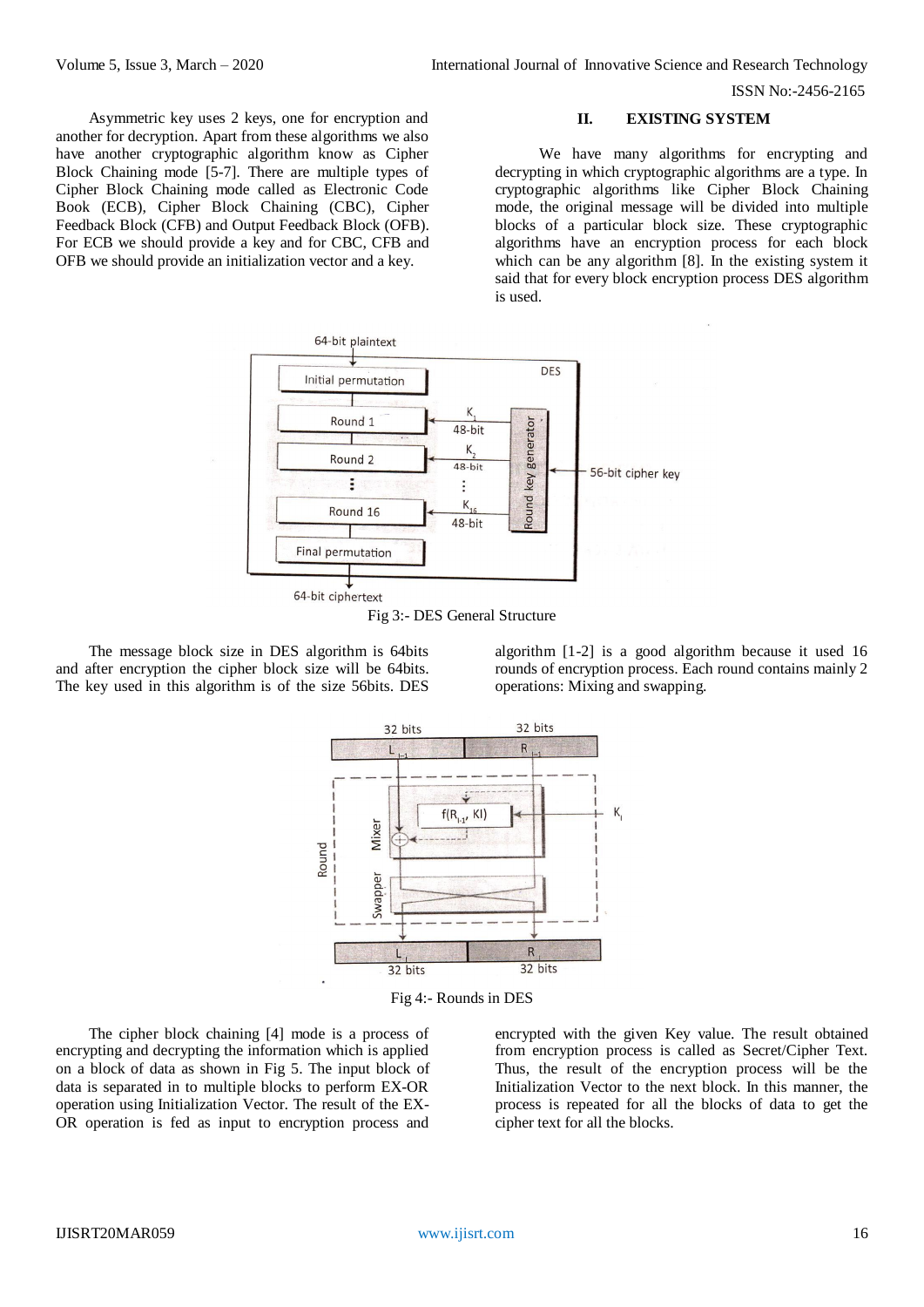ISSN No:-2456-2165



Fig 5:- Cipher Block Chaining

In this process, the original text is converted into ASCII code and each ASCII code of each character will be converted into multiple blocks of data. For example the ASCII code of the 'A' is 65 for which the binary value will be 01000001. In this method the defined block size is 64-bit so first 64-bits will be considered as one block. In the same way, all the bits are converted into multiple blocks. If the last block is not full that is if it is not 64 bits then padding (Adding dummy values) will be done. After converting the data in to blocks the encryption process is performed to convert it in to an secret text or cipher text. But while encoding and decoding the given text as the bit size is only

64bits so it takes more time to for the process if the original message is too big.

## **III. PROPOSED SYSTEM**

In this paper to ensure high security with less time for an original message to encrypt, transfer the encrypted message and decrypt, it is suggested to use AES algorithm. In this process the algorithm uses 128 bits as input message and key. As the block size is double compared to DES algorithm, the process of encryption and decryption will be faster and secure.



Fig 6:- AES General Structure

### *Proposed Encryption Algorithm:*

**Step 1:** As per the above figure (Fig-4), first we have to find out the no. of blocks and also we should specify the block positions.

**Step 2:** Main step is to divide the data into multiple and IV should be given for each of the blocks and the data within the block will undergo Ex-OR operation.

**Step 3:** The output from Ex-OR operation will be used with the key we perform the AES process. The result after AES process will be the Encrypted Text.